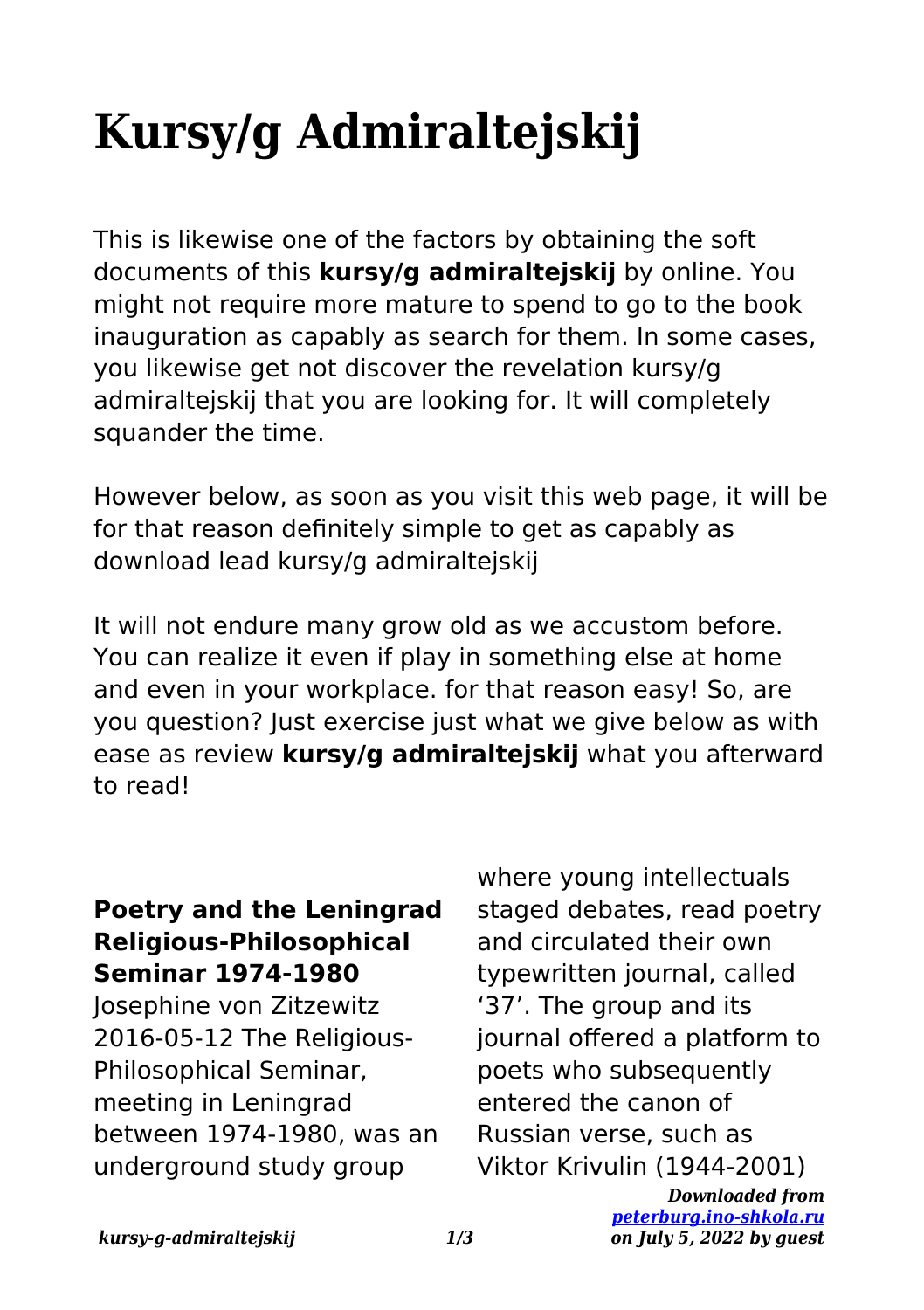and Elena Shvarts (1948-2010). Josephine von Zitzewitz's new study focuses on the Seminar's identification of culture and spirituality, which allowed Leningrad's unofficial culture to tap into the spirit of Russian modernism, as can be seen in '37'. This book is thus a study of a major current in twentiethcentury Russian poetry, and an enquiry into the intersection between literary and spiritual concerns. But it also presents case studies of five poets from a special generation: not only Krivulin and Shvarts, but also Sergei Stratanovskii (1944-), Oleg Okhapkin (1944-2008) and Aleksandr Mironov (1948-2010).

**Leeches** David Albahari 2012 A young journalist sees a man slap a beautiful woman on the shore of the Danube. Intrigued, he follows the woman into the tangled streets of the city until he loses sight of her. A few days later a mysterious package arrives. As he

delves deeper trying to decipher the contents, he finds himself unravelling a terrible conspiracy that seems destined to end in tragedy...

**Russian Postmodernism** Mikhail·<sub>∏</sub>pshte∏n 1999 Presents essays and manifestos on recent Russian literature, culture, and religion

*Downloaded from [peterburg.ino-shkola.ru](http://peterburg.ino-shkola.ru)* **The Poetry and Poetics of Olga Sedakova** Stephanie Sandler 2019-02-12 Olga Sedakova stands out among contemporary Russian poets for the integrity, erudition, intellectual force, and moral courage of her writing. After years of flourishing quietly in the late Soviet underground, she has increasingly brought her considered voice into public debates to speak out for freedom of belief and for those who have been treated unjustly. This volume, the first collection of scholarly essays to treat her work in English, assesses her contributions as a poet and as a thinker,

*on July 5, 2022 by guest*

*kursy-g-admiraltejskij 2/3*